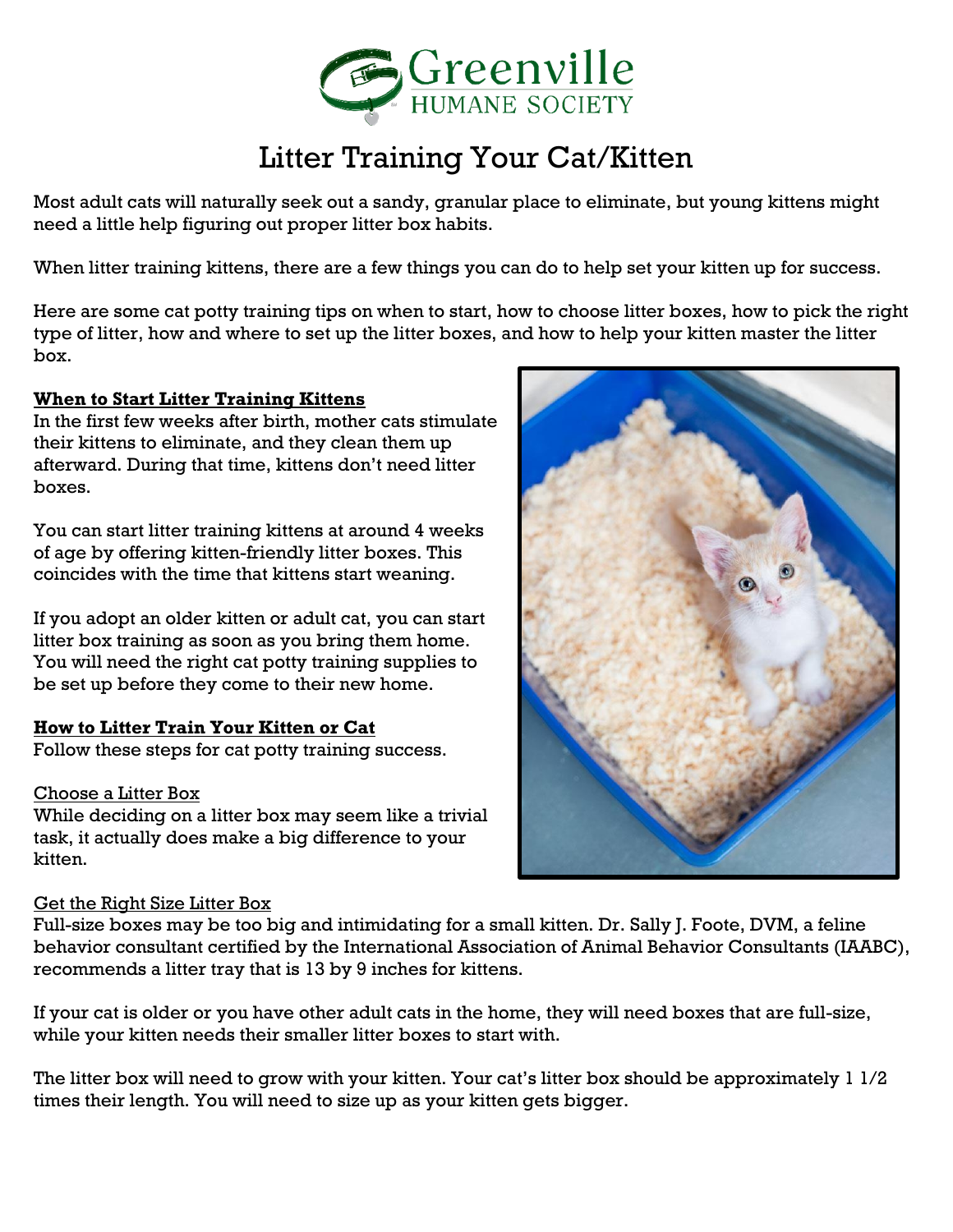### Provide More Than One Litter Box

At a minimum, there should be one more litter box in your house than the number of cats. If you have two cats, there should be three boxes. If you have five cats, there should be at least six boxes.

Uncovered versus Covered Litter Boxes Many cats prefer to use an uncovered box.

"In nature, cats don't want to get caught by a predator inside an enclosed area," says IAABC-certified cat behavior consultant Mieshelle Nagelschneider. Many of her clients believe that their cats prefer the privacy of a cover, but she says that "cats don't want to feel trapped" when they use their litter box.





Whether or not your cat prefers a

restroom with or without a roof comes down to your kitty's personal preference, says Dr. Foote, who has found that some cats prefer an open space to eliminate, while others prefer an enclosed space.

Dr. Foote suggests giving your kitten a choice in the beginning to see what they prefer.

### Pick the Right Type of Litter

Research has shown that most cats prefer fine-grain litters, presumably because they have a softer feel.

When it comes to clumping or non-clumping litters, cats have their own preferences. Of course, you might prefer clumping for the ease of scooping.

In terms of clay litter versus litter made from other materials, some cats will not use a box that has cornor wheat-based litter because it smells like food, Nagelschneider says.

Try out a few types to make sure you get the type of litter that your kitten prefers.

### Plan Where to Put the Litter Boxes

Litter box placement and availability can be a critical factor in encouraging your kitten to use the box.

### Don't Hide the Litter Boxes

If the boxes are all in the same corner, they are effectively one big box, which can lead to trouble if your kitties do not want to share.

It is tempting to put litter boxes in closets and corners because we don't want them to be visible, but this should be avoided. Remember that cats also do not like to feel cornered or trapped during toilet time.

They will also need some sort of light to see and find their boxes, so if there's no ambient light in the place where you keep the litter box, try using a night-light, Nagelschneider says.

### Avoid Distractions

Set up your kitten's litter box in an area that has few things to distract them from getting down to business.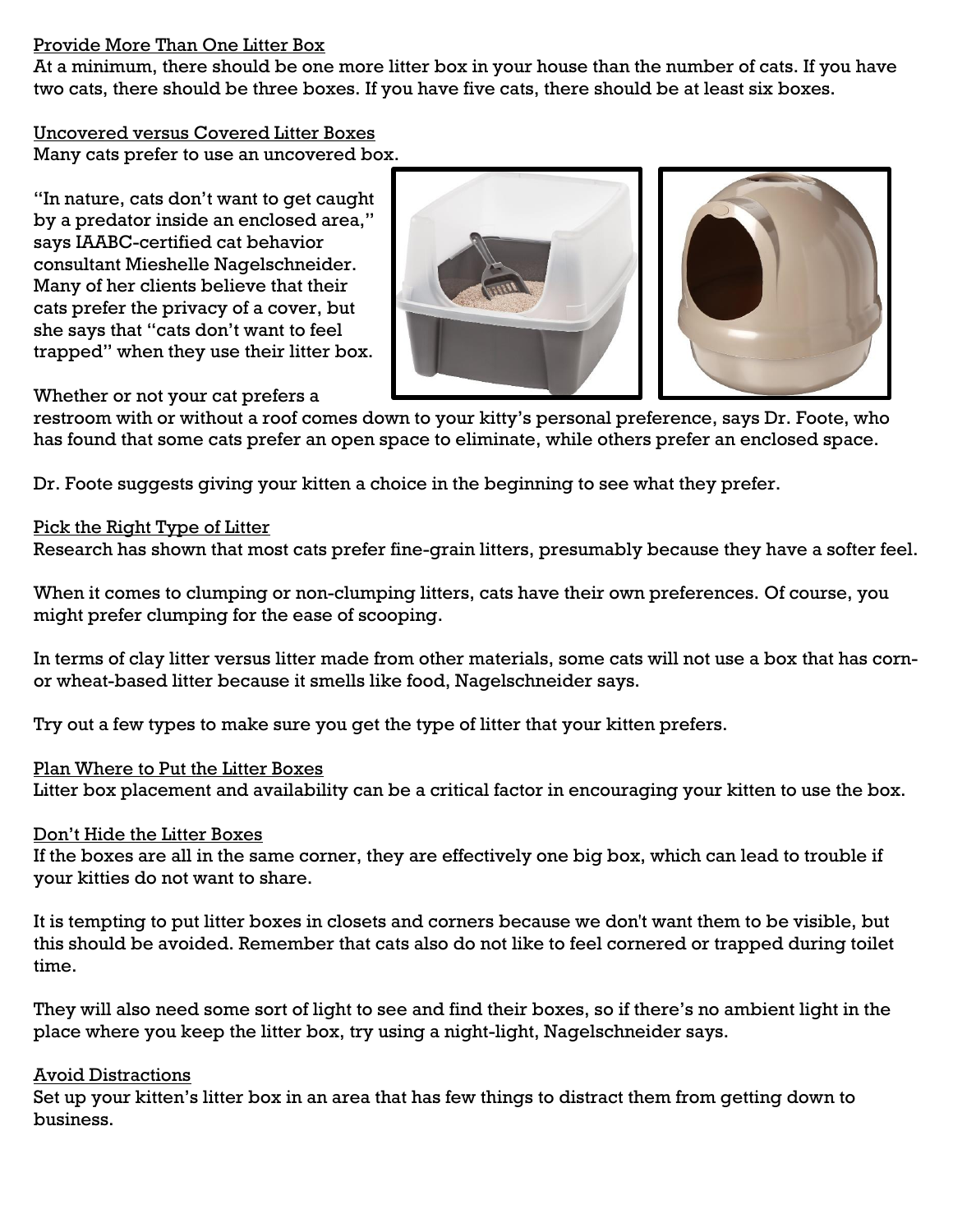For kittens having trouble focusing, you may have to remove the option of having other "interesting" places to urinate. Try keeping your kitten in a small room without any rugs or carpeting and only a small amount of bedding to try and keep them focused until they master using the litter box.

Place Litter Boxes on Every Floor

The boxes should be spread out, with at least one on every floor of your home.

Make it easy for your cat to get to the litter boxes. "Don't make them have to go down the stairs, through the playroom, through the kitty door, and into the utility room," Nagelschneider says. "Cat's don't want to go any farther than we do to reach the bathroom."

It's particularly important to remember that your kitten will eventually become an adult cat, so putting a litter box up on a shelf or down many flights of stairs will make it much harder to get to when they are older and arthritic.

## **Introduce Your Kitten to the Litter Box**

Once you have your supplies picked out and litter box areas set up, here is how you can help litter train your kitten.

**Step 1:** Show your kitten the locations of each litter box and let your kitten sniff them.

**Step 2:** Gently place your kitten in the litter box. They may instinctively start pawing at the litter or even using the litter box. If they do not, run your fingers through the clean litter to demonstrate the pawing action.

**Step 3:** If your kitten didn't use one of the boxes in the initial introduction, try placing your kitten in one of the boxes each time they eat, drink, or wake up from a nap, until they begin using the box on their own.



### **Reinforce Good Litter Box Habits**

When your kitten uses the litter box appropriately, reward them with their favorite treat to create a positive association with the activity.

For this to work, the treat must be given immediately after they have left the box so they associate the activity with the reward.

If your kitten makes a mistake, do NOT punish them or yell at them. Calmly clean up the mess with an enzymatic cleaner and do not react in any other way.

### **Keep the Litter Boxes Clean**

Try to scoop your kitten's litter box after every elimination. You don't want your kitten developing an aversion to the box during the training process. After scooping, add some clean litter to maintain a litter depth of 2 to 3 inches to give your kitty plenty of room to dig.